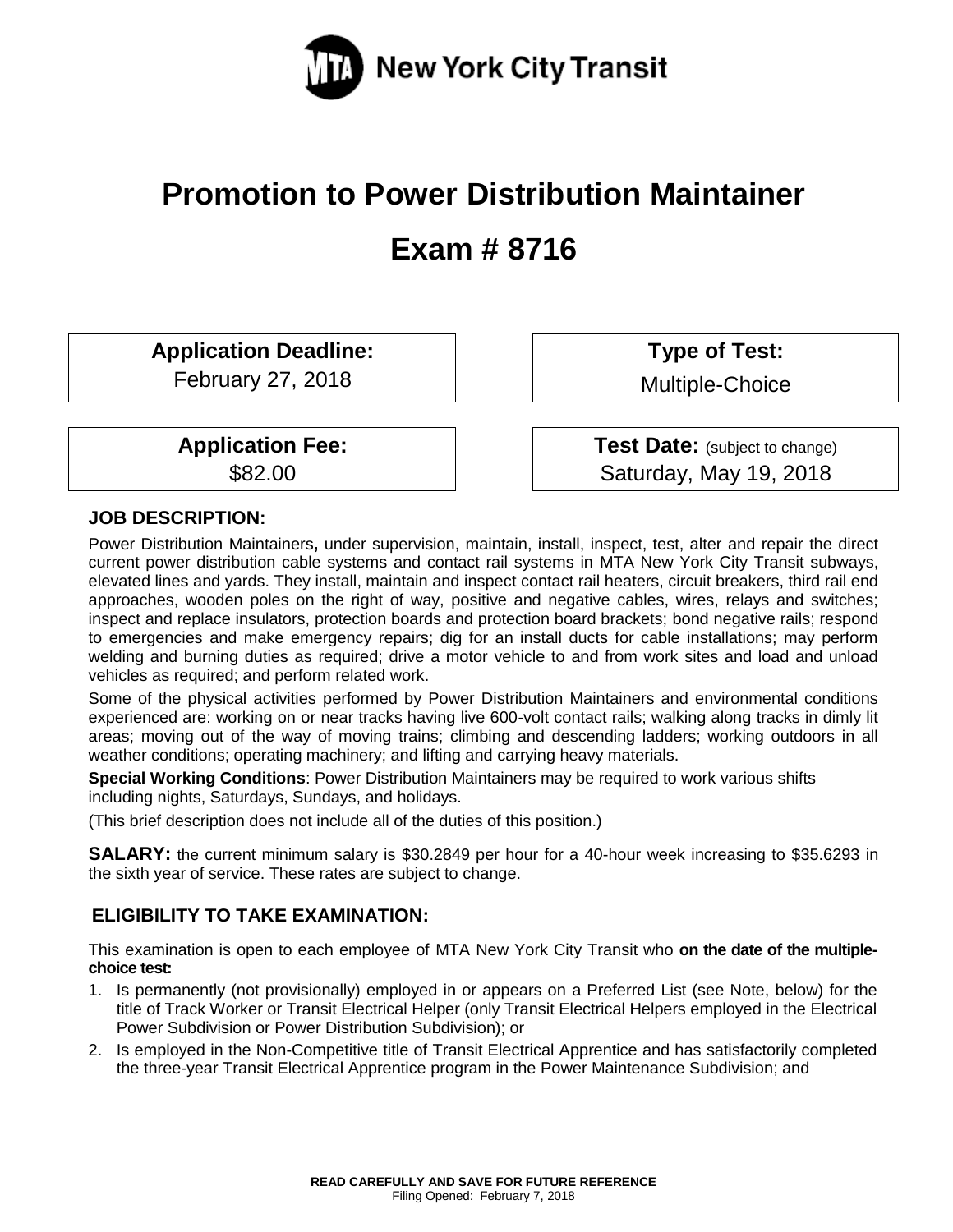# **ELIGIBILITY TO TAKE EXAMINATION** (Continued)

3. Is not otherwise ineligible.

**The admission of employees who are employed in the non-competitive title of Transit Electrical Apprentice in the Power Maintenance Subdivision is on a collateral basis pursuant to Section 52(14) of the New York Civil Service Law. The admission of employees who are employed in the competitive title of Track Worker is on a collateral basis pursuant to Section 52(1) of the New York Civil Service Law.**

(Note: A "Preferred List" is a civil service list which is only for certain former permanent incumbents of the eligible title who have rehiring rights.)

This examination is also open to employees who were appointed to an eligible title pursuant to New York State Civil Service Law, section 55-a, and who meet all other eligibility requirements.

You are responsible for determining whether you meet the eligibility requirements for this examination prior to submitting the *Application*. If you do not know if you are eligible check with **your department's Human Resources representative**. You may be given the test before we verify your eligibility. If you are marked "Not Eligible," your *Application* fee will **not** be refunded and you will **not** receive a score.

**This examination is not open to employees of MaBSTOA or MTA Bus Company, or to employees of any MTA agency other than MTA New York City Transit.**

#### **REQUIREMENTS TO BE PROMOTED:**

**Probationary Period (for employees in the competitive titles of Track Worker or Transit Electrical Helper (only Transit Electrical Helpers employed in the Electrical Power Subdivision or Power Distribution Subdivision)):** At the time of promotion, you must have completed your probationary period in the eligible title of either Track Worker or Transit Electrical Helper (only Transit Electrical Helpers employed in the Electrical Power Subdivision or the Power Distribution Subdivision) indicated in the above "Eligibility To Take Examination" section or your name must appear on a Preferred List for that eligible title at the time of promotion. Additionally, you must have served permanently in the eligible title for at least one year. Time served prior to a break in service of more than one year will not be credited.

**Employment (for employees in the non-competitive title of Transit Electrical Apprentice):** At the time of promotion, you must be employed as a Transit Electrical Apprentice in the Power Maintenance Subdivision of MTA NYC Transit.

**Driver License Requirement:** At the time of promotion, you must possess a Motor Vehicle Driver License valid in the state of New York with no disqualifying restrictions that would preclude the performance of the duties of this title. If you have serious moving violations, license suspension or an accident record you may be disqualified. This license must be maintained for the duration of your employment in the title.

**Drug Screening Requirement:** You must pass a drug screening in order to be promoted, and if promoted, you will be subject to random drug and alcohol tests for the duration of your employment. Additionally, if you have tested positive on a drug or alcohol test or had a refusal to test during pre-employment or while employed by a Federal DOT-regulated employer during the applicable period, you must have completed the Substance Abuse Professional (SAP) process required by federal law in order to be promoted to this safetysensitive position.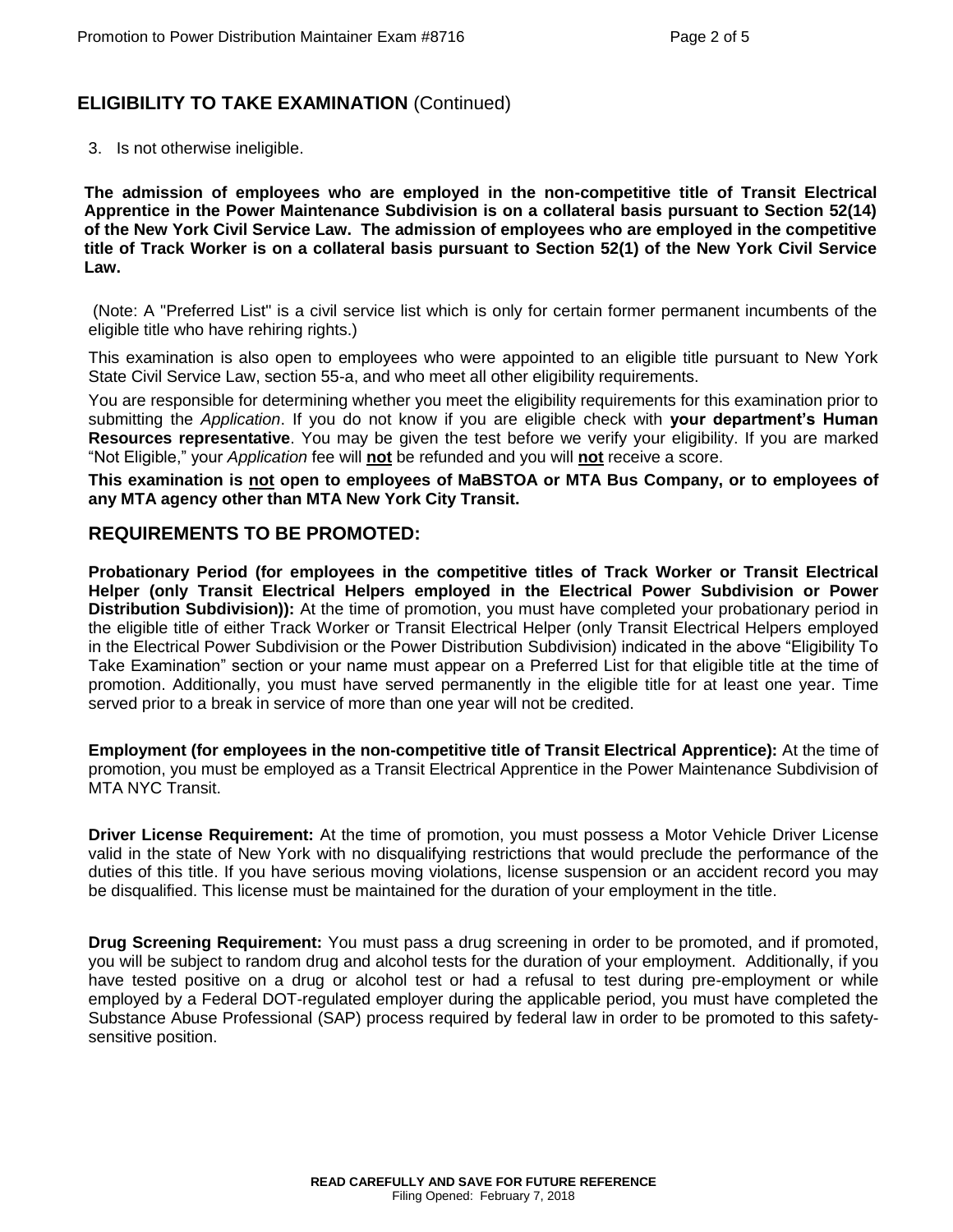# **HOW TO SUBMIT AN APPLICATION AND PAY THE APPLICATION FEE:**

If you believe you meet the requirements in the "Eligibility to Take Examination" section, submit an *Application* online by the last day of the application period unless you are requesting a Fee Waiver. Applicants who wish to request a Fee Waiver should refer to the "How to Submit an Application When Requesting a Fee Waiver" section below. *Applications* will **not** be accepted in person.

**Application Fee**: This fee is generally not refundable. Under special circumstances, you may be entitled to a refund. You should refer to the Department of Citywide Administrative Services (DCAS) Exam Regulations to determine if you are entitled to a refund prior to requesting a refund. You can refer to the bottom of the last page of this Notice of Examination for instructions on how to obtain a copy of the DCAS Exam Regulations.

#### **Online Applications:**

- 1. Apply using the "BSC" employee portal at [www.mymta.info](file:///C:/Users/U87035M/AppData/Local/Microsoft/Windows/Temporary%20Internet%20Files/AppData/Local/Microsoft/Windows/Temporary%20Internet%20Files/Content.Outlook/AppData/Local/Microsoft/Windows/mifonta/AppData/Local/Microsoft/Windows/Temporary%20Internet%20Files/Content.Outlook/6URHL170/www.mymta.info) by the last day of the application period.
- 2. You must pay the *Application* fee via payroll deduction. Applicants who request a fee waiver must apply by mail.
- 3. You will be sent a confirmation email after you complete your *Application* and pay the *application* fee.

Computers with internet access are available on a limited basis at branches of the New York Public Library, the Brooklyn Public Library and the Queens Library to patrons with a valid library card.

## **HOW TO SUBMIT AN APPLICATION WHEN REQUESTING A FEE WAIVER:**

Applicants who wish to request a Fee Waiver must obtain an *Application* in person at the MTA New York City Transit Exam Information Center (as indicated below) and must submit the *Application* by mail to the address in the "Correspondence" section below **by the last day of the application period**.

MTA New York City Transit will not accept applications in person. Additional information on requesting an application fee waiver is available with the *Application*.

**MTA New York City Transit Exam Information Center**: Open Monday through Friday, from 9 AM to 3 PM, in the lobby at 180 Livingston Street, Brooklyn, New York. Directions: take the A, C, F, or R trains to the Jay Street-Metro Tech Station, or the 2, 3, or G trains to the Hoyt Street Station. The MTA New York City Transit Exam Information Center will be closed on President's Day, Monday, February 19, 2018.

#### **ADMISSION LETTER:**

An *Admission Letter* will be mailed to you about 10 days before the date of the multiple-choice test. If you do not receive an *Admission Letter* at least 4 days before the date of the multiple-choice test date, you may obtain a duplicate letter at the MTA Exam Information Center (as indicated above). A paper copy of the *Admission Letter* is your ticket for admission to the test.

Employees **must** keep their official mailing address **up to date.** Only the address on file with the MTA Business Service Center will be used to mail correspondence, including the *Admission Letter.*

#### **THE TEST:**

You will be given a competitive multiple-choice test. A score of at least 70% is required to pass the multiplechoice test. Your score on this test will determine 85% of your final score. Your seniority will determine the remaining 15%. You must pass the multiple-choice test to have your seniority credited. Your seniority score will be 70 plus  $\frac{1}{2}$  point for each three months of completed, continuous service with an agency under the jurisdiction of the Commissioner, Department of Citywide Administrative Services in permanent competitive or non-competitive class titles. Your service will be credited through the date of the test, up to a maximum of 15 years. Time served prior to a break in service of more than one year will not be credited.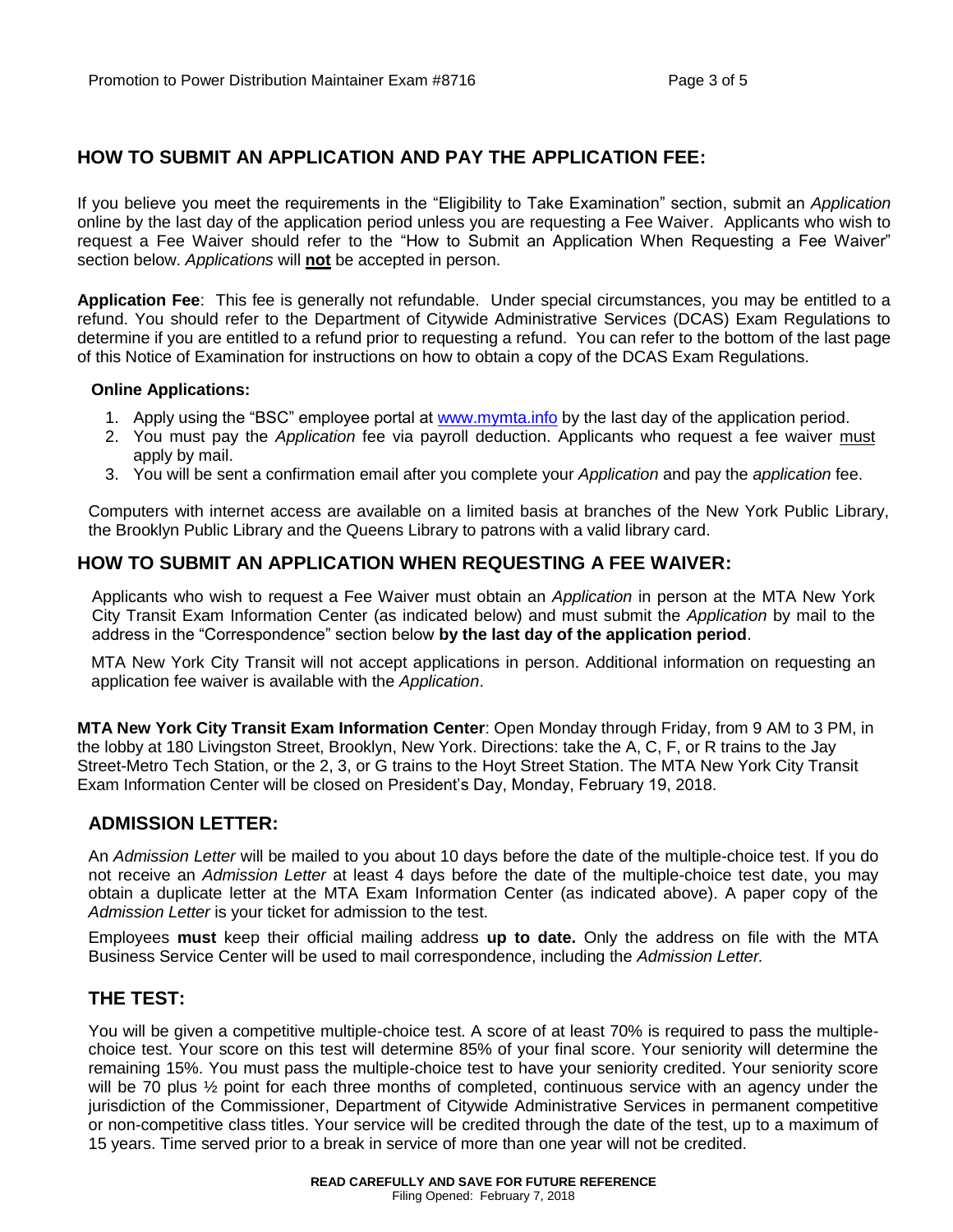## **THE TEST** (Continued)

Veterans' or Disabled Veterans' Credit will be granted only to eligible passing candidates who request that they be applied. Veterans' or Disabled Veterans' Credit should be requested at the time of application, but **must** be requested before the date the eligible list is established. Claims for Veterans' or Disabled Veterans' Credit cannot be made once the eligible list is established.

The multiple-choice test may include questions on: the installation, maintenance and inspection of power distribution equipment; tools and electrical measuring devices used in power distribution work; electrical principles and theory; circuit schematics, electrical work including related computations; safe work practices and procedures; and other related areas.

## **TEST ADMINSTRATION GUIDELINES:**

**Warning:** You are not permitted to enter the test site with cellular phones, smart watches, beepers, pagers, cameras, portable media players, or other electronic devices. Calculators are permitted; however, they must be hand-held, battery or solar powered, numeric only. Calculators with functions **other than** addition, subtraction, multiplication and division **are prohibited.** Electronic devices with an alphabetic keyboard or with word processing or data recording capabilities such as planners, organizers, etc. are prohibited. If you use any of these devices in the building at any time before, during or after the test, you may not receive your test results, your test score may be nullified, and your application fee will not be refunded.

You may not have any other person, including children, present with you while you are being processed for or taking the test and no one may wait for you inside of the test site while you are taking the test.

**Leaving:** You must leave the test site once you finish the test. If you leave the test site after being fingerprinted but before finishing the test, you will not be permitted to re-enter. If you disregard this instruction and re-enter the test site, you may not receive your test results, your test score may be nullified, and your application fee will not be refunded.

#### **Proof of Identity:**

You must present your MTA New York City Transit employee ID when you arrive to take the multiple-choice test.

## **THE TEST RESULTS:**

If you pass the multiple-choice test and are marked eligible, your name will be placed in final score order on an eligible list and you will be given a list number. You will be notified by mail of your test results. If you meet all requirements and conditions, you will be considered for promotion when your name is reached on the eligible list.

#### **SPECIAL ARRANGEMENTS:**

#### **Late Filing:**

Consult with **your department's Human Resources representative** to determine the procedure for filing a late *Applicatio*n if you meet one of the following conditions:

- 1. You are absent from work for at least one-half of the application period and are unable to apply for reasons such as vacation, sick leave or military duty; or
- 2. You become eligible after the above application period, but on or before the date of the multiple-choice test.